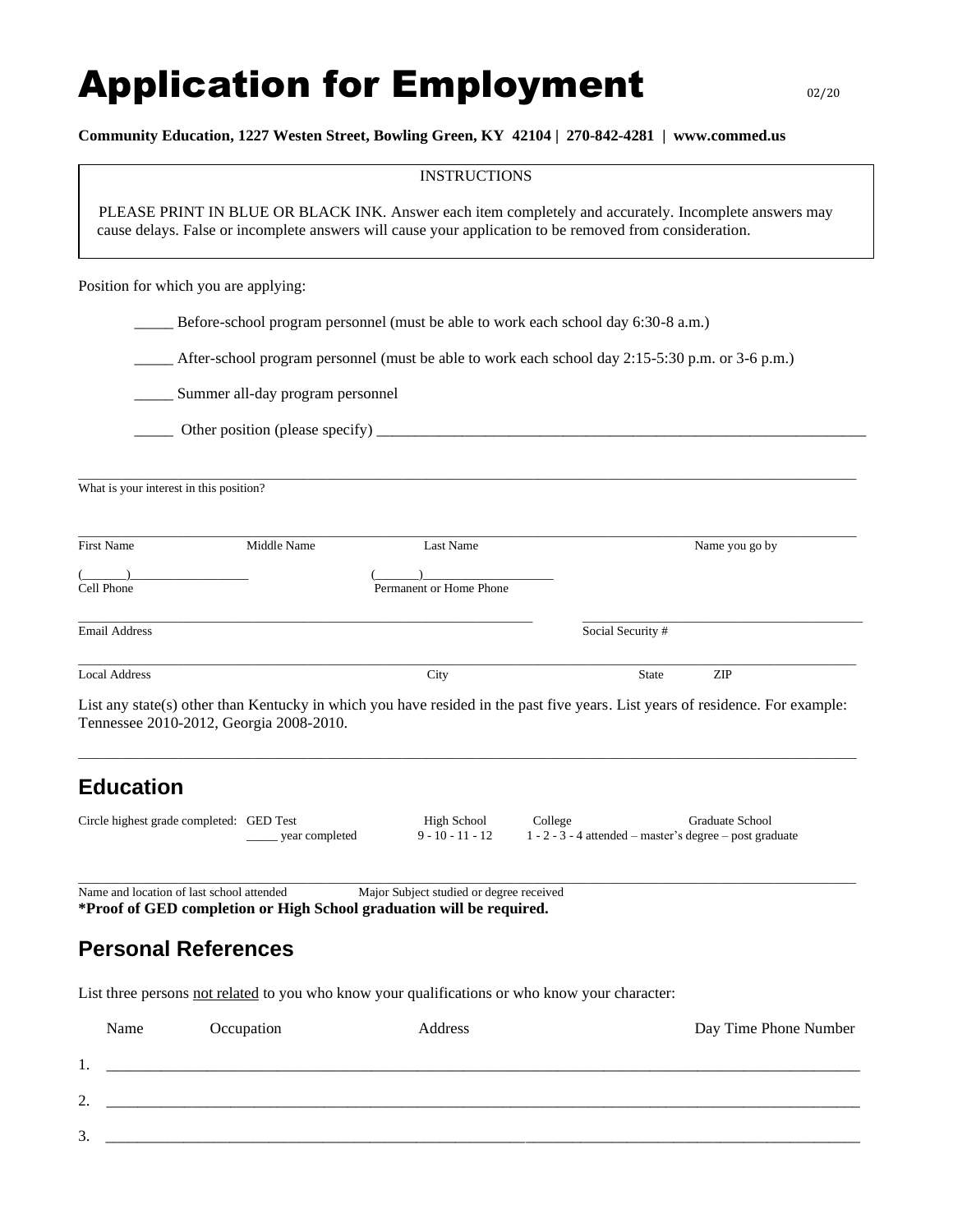## **Employment Record**

Give complete record of employment history - including current employment. If currently employed, list days and hours you work. Start with your present or most recent position and work back. Include all (part-time, full-time, assistantships, etc.)

Describe your duties and responsibilities in each position thoroughly so that your experience may be evaluated fairly.

Provide complete names and mailing address of any out-of-town employers.

Additional experience forms are available upon request. Letters of recommendation and copies of certificates, diplomas, etc., can be attached.

## **MOST RECENT**

| <b>DATE OF EMPLOYMENT</b>                                                                                                                                                                                                                                                                                                         | NAME & ADDRESS OF EMPLOYING FIRM | NAME & TITLE OF YOUR IMMEDIATE SUPERVISOR                                  |  |  |  |  |  |  |
|-----------------------------------------------------------------------------------------------------------------------------------------------------------------------------------------------------------------------------------------------------------------------------------------------------------------------------------|----------------------------------|----------------------------------------------------------------------------|--|--|--|--|--|--|
| TO THE STATE OF THE STATE OF THE STATE OF THE STATE OF THE STATE OF THE STATE OF THE STATE OF THE STATE OF THE STATE OF THE STATE OF THE STATE OF THE STATE OF THE STATE OF THE STATE OF THE STATE OF THE STATE OF THE STATE O<br>(month-year)<br>(month-year)<br><b>FULL TIME</b><br>PART TIME<br>IF PART TIME<br>HOURS PER WEEK | TELEPHONE NUMBER                 | <b>SALARY: STARTING</b><br><b>FINAL</b><br>$\mathbb{S}$ s and $\mathbb{S}$ |  |  |  |  |  |  |
| LIST POSITION YOU WORKED AND DESCRIBE SPECIFIC DUTIES                                                                                                                                                                                                                                                                             |                                  |                                                                            |  |  |  |  |  |  |
| <b>REASON FOR LEAVING</b>                                                                                                                                                                                                                                                                                                         |                                  |                                                                            |  |  |  |  |  |  |

| DATE OF EMPLOYMENT                                                                                    | NAME & ADDRESS OF EMPLOYING FIRM | NAME & TITLE OF YOUR IMMEDIATE SUPERVISOR                     |  |  |  |  |  |  |
|-------------------------------------------------------------------------------------------------------|----------------------------------|---------------------------------------------------------------|--|--|--|--|--|--|
| TO<br>(month-year)<br>(month-year)<br><b>FULL TIME</b><br>PART TIME<br>IF PART TIME<br>HOURS PER WEEK | TELEPHONE NUMBER                 | <b>SALARY: STARTING</b><br><b>FINAL</b><br>$\mathbf{\hat{s}}$ |  |  |  |  |  |  |
| LIST POSITION YOU WORKED AND DESCRIBE SPECIFIC DUTIES                                                 |                                  |                                                               |  |  |  |  |  |  |
| <b>REASON FOR LEAVING</b>                                                                             |                                  |                                                               |  |  |  |  |  |  |

| DATE OF EMPLOYMENT                                                                   | NAME & ADDRESS OF EMPLOYING FIRM | NAME & TITLE OF YOUR IMMEDIATE SUPERVISOR |  |  |  |  |  |
|--------------------------------------------------------------------------------------|----------------------------------|-------------------------------------------|--|--|--|--|--|
| TO.<br>(month-year)<br>(month-year)<br><b>FULL TIME</b><br>PART TIME<br>IF PART TIME |                                  | <b>SALARY: STARTING</b><br><b>FINAL</b>   |  |  |  |  |  |
| <b>HOURS PER WEEK</b>                                                                | TELEPHONE NUMBER                 |                                           |  |  |  |  |  |
| LIST POSITION YOU WORKED AND DESCRIBE SPECIFIC DUTIES                                |                                  |                                           |  |  |  |  |  |
|                                                                                      |                                  |                                           |  |  |  |  |  |
| <b>REASON FOR LEAVING</b>                                                            |                                  |                                           |  |  |  |  |  |